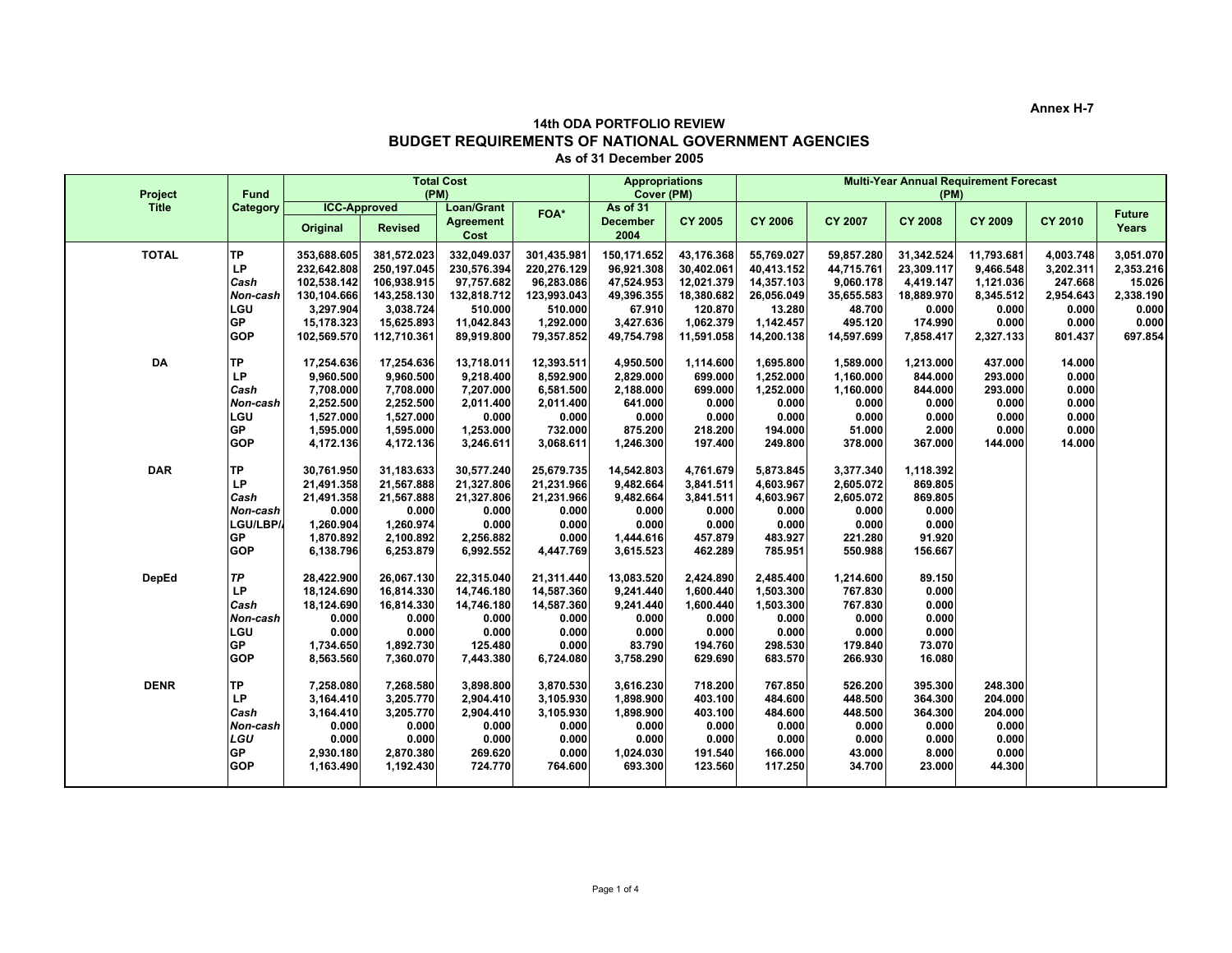| Project      | <b>Fund</b>                                                                  |                                                                                          | <b>Total Cost</b><br>(PM)                                                                 | <b>Appropriations</b><br>Cover (PM)                                                      |                                                                                          | <b>Multi-Year Annual Requirement Forecast</b><br>(PM)                                |                                                                                    |                                                                                    |                                                                                  |                                                                                |                                                                             |                                                                     |                                                                 |
|--------------|------------------------------------------------------------------------------|------------------------------------------------------------------------------------------|-------------------------------------------------------------------------------------------|------------------------------------------------------------------------------------------|------------------------------------------------------------------------------------------|--------------------------------------------------------------------------------------|------------------------------------------------------------------------------------|------------------------------------------------------------------------------------|----------------------------------------------------------------------------------|--------------------------------------------------------------------------------|-----------------------------------------------------------------------------|---------------------------------------------------------------------|-----------------------------------------------------------------|
| <b>Title</b> | Category                                                                     | <b>ICC-Approved</b><br>Original                                                          | <b>Revised</b>                                                                            | <b>Loan/Grant</b><br><b>Agreement</b><br>Cost                                            | FOA*                                                                                     | As of 31<br><b>December</b><br>2004                                                  | <b>CY 2005</b>                                                                     | <b>CY 2006</b>                                                                     | <b>CY 2007</b>                                                                   | <b>CY 2008</b>                                                                 | <b>CY 2009</b>                                                              | <b>CY 2010</b>                                                      | <b>Future</b><br>Years                                          |
| <b>DOF</b>   | TP<br>LP<br>Cash<br>Non-cash<br>LGU<br>GP<br><b>GOP</b>                      | 8.948.970<br>6,428.340<br>6,428.340<br>2,520.630                                         | 6,250.250<br>4,900.000<br>4,900.000<br>1,350.250                                          | 8,001.250<br>6,500.000<br>6,500.000<br>1,501.250                                         | 6,339.128<br>5,900.000<br>5,900.000<br>439.128                                           | 4,312.507<br>3,914.566<br>3,914.566<br>397.941                                       | 315.000<br>299.000<br>299.000<br>16.000                                            | 891.000<br>846.000<br>846.000<br>45.000                                            |                                                                                  |                                                                                |                                                                             |                                                                     |                                                                 |
| <b>DOH</b>   | <b>TP</b><br>LP<br>Cash<br>Non-cash<br>LGU<br>GP<br><b>GOP</b>               | 15,198.137<br>5,006.331<br>3,456.603<br>1,549.728<br>0.000<br>6,220.875<br>3,970.931     | 14,655.732<br>4,463.926<br>3,456.603<br>1,007.323<br>0.000<br>6,220.875<br>3,970.931      | 11,016.286<br>2,102.480<br>1,095.157<br>1,007.323<br>0.000<br>6,220.875<br>2,692.931     | 2,437.547<br>2,102.480<br>1,095.157<br>1,007.323<br>0.000<br>0.000<br>335.067            | 76.425<br>76.425<br>0.000<br>76.425<br>0.000<br>0.000<br>0.000                       | 417.622<br>394.296<br>77.174<br>317.122<br>0.000<br>0.000<br>23.326                | 494.289<br>420.764<br>169.597<br>251.167<br>0.000<br>0.000<br>73.525               | 424.453<br>359.697<br>278.544<br>81.153<br>0.000<br>0.000<br>64.756              | 355.952<br>288.078<br>206.926<br>81.152<br>0.000<br>0.000<br>67.874            | 317.252<br>265.660<br>184.508<br>81.152<br>0.000<br>0.000<br>51.592         | 283.154<br>244.534<br>163.382<br>81.152<br>0.000<br>0.000<br>38.620 | 32.400<br>15.026<br>15.026<br>0.000<br>0.000<br>0.000<br>17.374 |
| <b>DILG</b>  | <b>TP</b><br>LP<br>Cash<br>Non-cash<br>LGU<br>GP<br><b>GOP</b>               | 6,644.852<br>3,731.732<br>2,668.702<br>1,063.030<br>0.000<br>0.000<br>2,913.120          | 5,099.155<br>2,833.267<br>1,729.997<br>1,103.270<br>0.000<br>0.000<br>2,265.888           | 6,741.720<br>4,200.940<br>3,217.470<br>983.470<br>0.000<br>0.000<br>2,540.780            | 5,992.486<br>3,973.346<br>3,020.686<br>952.660<br>0.000<br>0.000<br>2,019.140            | 655.685<br>397.355<br>245.825<br>151.530<br>0.000<br>0.000<br>258.330                | 70.102<br>40.000<br>0.000<br>40.000<br>0.000<br>0.000<br>30.102                    | 205.195<br>113.010<br>13.360<br>99.650<br>0.000<br>0.000<br>92.185                 | 488.380<br>420.430<br>6.070<br>414.360<br>0.000<br>0.000<br>67.950               | 491.160<br>426.340<br>0.000<br>426.340<br>0.000<br>0.000<br>64.820             | 279.030<br>238.960<br>0.000<br>238.960<br>0.000<br>0.000<br>40.070          |                                                                     |                                                                 |
| <b>DPWH</b>  | <b>TP</b><br>LP<br>Cash<br>Non-cash<br>LGU<br><b>GP</b><br><b>GOP</b>        | 153,424.935<br>103,771.478<br>10,355.630<br>93,415.848<br>0.000<br>560.000<br>49,093.457 | 173,429.900<br>115,602.093<br>12,281.035<br>103,321.058<br>0.000<br>560.000<br>57,267.807 | 146,372.945<br>105,330.550<br>11,159.430<br>94,171.120<br>0.000<br>560.000<br>40,482.395 | 146,096.198<br>105,251.581<br>11,159.430<br>94,092.151<br>0.000<br>560.000<br>40,284.617 | 76,032.007<br>47,933.642<br>11,000.074<br>36,933.568<br>0.000<br>0.000<br>28,098.365 | 24,418.772<br>16,652.433<br>2,215.964<br>14,436.469<br>0.000<br>0.000<br>7,766.339 | 32,975.375<br>23,648.520<br>1,821.295<br>21,827.225<br>0.000<br>0.000<br>9,326.855 | 36,223.896<br>26,431.132<br>481.866<br>25,949.266<br>0.000<br>0.000<br>9,792.764 | 13,734.611<br>11,030.983<br>0.000<br>11,030.983<br>0.000<br>0.000<br>2,703.628 | 5,925.476<br>4,608.225<br>0.000<br>4,608.225<br>0.000<br>0.000<br>1,317.251 | 230.084<br>23.272<br>0.000<br>23.272<br>0.000<br>0.000<br>206.812   |                                                                 |
| <b>DSWD</b>  | <b>TP</b><br>LP<br>Cash<br>Non-cash<br>LGU<br>GP<br><b>GOP</b>               | 11,834.956<br>7,030.350<br>7,030.350<br>0.000<br>0.000<br>98.016<br>4,706.590            | 11,834.956<br>7,030.350<br>7,030.350<br>0.000<br>0.000<br>98.016<br>4,706.590             | 11,834.956<br>7,030.350<br>7,030.350<br>0.000<br>0.000<br>98.016<br>4,706.590            | 9,102.839<br>7,030.350<br>7,030.350<br>0.000<br>0.000<br>0.000<br>2,072.489              | 2,889.434<br>2,191.174<br>2,191.174<br>0.000<br>0.000<br>0.000<br>698.260            | 1,111.758<br>891.758<br>891.758<br>0.000<br>0.000<br>0.000<br>220.000              | 1,167.755<br>891.755<br>891.755<br>0.000<br>0.000<br>0.000<br>276.000              | 1,222.017<br>671.127<br>671.127<br>0.000<br>0.000<br>0.000<br>550.890            | 1,326.672<br>890.250<br>890.250<br>0.000<br>0.000<br>0.000<br>436.422          |                                                                             |                                                                     |                                                                 |
| <b>DOT</b>   | <b>TP</b><br><b>LP</b><br>Cash<br>Non-cash<br>LGU<br><b>GP</b><br><b>GOP</b> | 149.800<br>101.420<br>0.000<br>101.420<br>0.000<br>0.000<br>48.380                       | 149.800<br>101.420<br>0.000<br>101.420<br>0.000<br>0.000<br>48.380                        | 149.800<br>101.420<br>0.000<br>101.420<br>0.000<br>0.000<br>48.380                       | 149.800<br>101.420<br>0.000<br>101.420<br>0.000<br>0.000<br>48.380                       | 79.600<br>59.810<br>0.000<br>59.810<br>0.000<br>0.000<br>19.790                      | 26.430<br>19.680<br>0.000<br>19.680<br>0.000<br>0.000<br>6.750                     | 43.770<br>21.930<br>0.000<br>21.930<br>0.000<br>0.000<br>21.840                    |                                                                                  |                                                                                |                                                                             |                                                                     |                                                                 |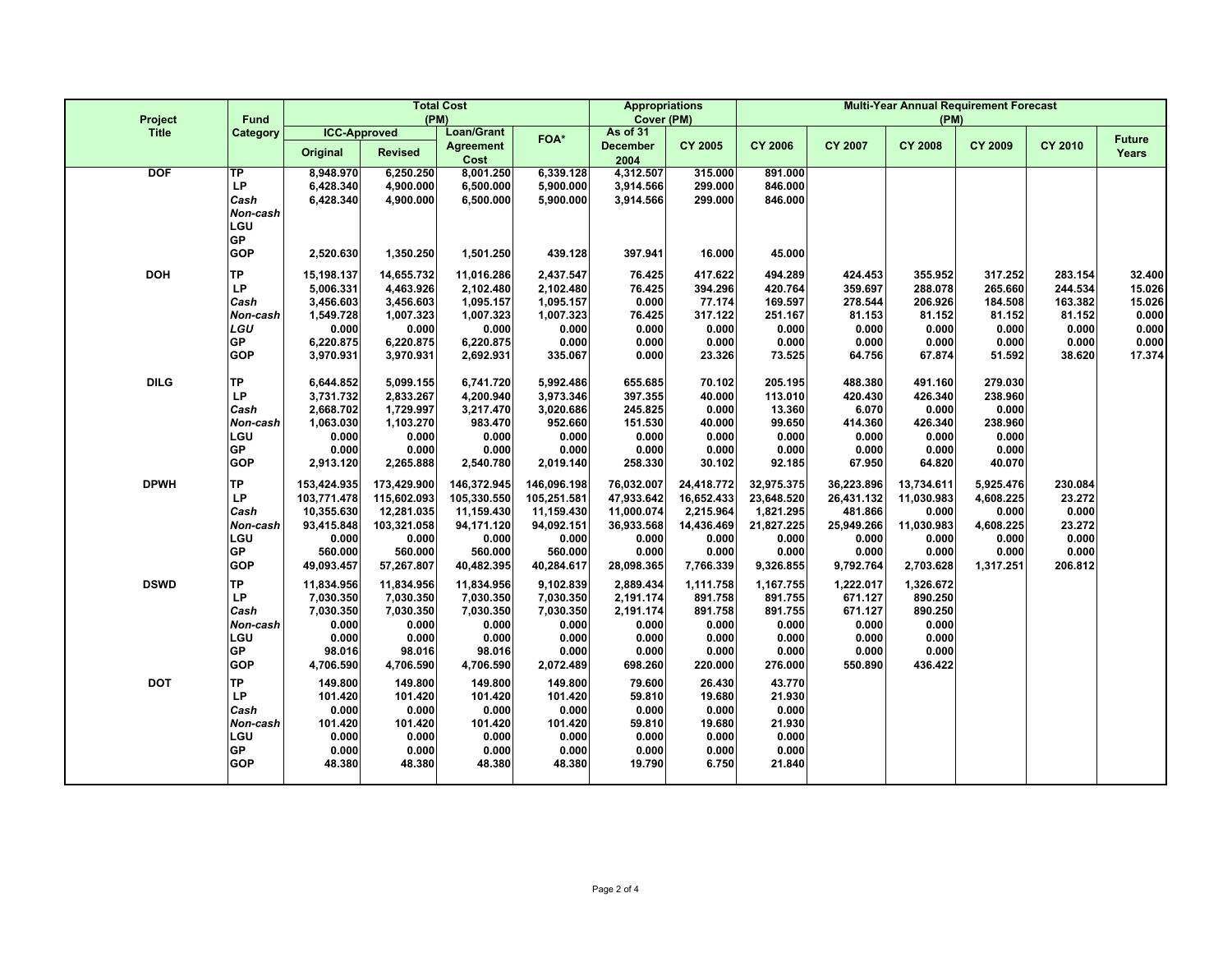| Project                     | <b>Fund</b>      | <b>Total Cost</b><br>(PM) |                        |                          |                        |                         | <b>Appropriations</b><br>Cover (PM) | <b>Multi-Year Annual Requirement Forecast</b><br>(PM) |                    |                      |                    |                    |                    |  |
|-----------------------------|------------------|---------------------------|------------------------|--------------------------|------------------------|-------------------------|-------------------------------------|-------------------------------------------------------|--------------------|----------------------|--------------------|--------------------|--------------------|--|
| <b>Title</b>                | Category         | <b>ICC-Approved</b>       |                        | <b>Loan/Grant</b>        | FOA*                   | As of 31                |                                     |                                                       |                    |                      |                    |                    | <b>Future</b>      |  |
|                             |                  | Original                  | <b>Revised</b>         | <b>Agreement</b><br>Cost |                        | <b>December</b><br>2004 | <b>CY 2005</b>                      | <b>CY 2006</b>                                        | <b>CY 2007</b>     | <b>CY 2008</b>       | <b>CY 2009</b>     | <b>CY 2010</b>     | Years              |  |
| <b>DOTC</b>                 | TP               | 36,670.560                | 41,671.670             | 39,530.880               | 30,561.680             | 7,070.300               | 2,129.370                           | 2,855.440                                             | 6,825.360          | 7,418.838            | 3,942.310          | 3,250.510          | 3,018.670          |  |
|                             | LP               | 29,026.710                | 32,568.259             | 31,887.749               | 23,132.699             | 4,727.840               | 1,465.790                           | 1,616.290                                             | 5,435.650          | 5,242.460            | 3,299.190          | 2,791.460          | 2,338.190          |  |
|                             | Cash<br>Non-cash | 0.000<br>29,026.710       | 0.000<br>32,568.259    | 0.000<br>31,887.749      | 0.000<br>23,132.699    | 0.000<br>4,727.840      | 0.000<br>1,465.790                  | 0.000<br>1,616.290                                    | 0.000<br>5,435.650 | 0.000<br>5,242.460   | 0.000<br>3,299.190 | 0.000<br>2,791.460 | 0.000<br>2,338.190 |  |
|                             | LGU              | 0.000                     | 0.000                  | 0.000                    | 0.000                  | 0.000                   | 0.000                               | 0.000                                                 | 0.000              | 0.000                | 0.000              | 0.000              | 0.000              |  |
|                             | <b>GP</b>        | 0.000                     | 0.000                  | 0.000                    | 0.000                  | 0.000                   | 0.000                               | 0.000                                                 | 0.000              | 0.000                | 0.000              | 0.000              | 0.000              |  |
|                             | <b>GOP</b>       | 7,643.850                 | 9,103.411              | 7,643.131                | 7,428.981              | 2,342.460               | 663.580                             | 1,239.150                                             | 1,389.710          | 2,176.378            | 643.120            | 459.050            | 680.480            |  |
| <b>NIA</b>                  | <b>TP</b>        | 21,561.447                | 27,452.476             | 21,184.411               | 21,184.411             | 15,677.245              | 2,872.362                           | 3,419.113                                             | 5,424.425          | 2,845.004            | 302.985            | 140.000            |                    |  |
|                             | LP               | 14,203.909                | 17,295.872             | 14,138.309               | 14,138.309             | 9,296.941               | 1,822.316                           | 2,625.000                                             | 4,364.508          | 2,259.337            | 242.985            | 79.045             |                    |  |
|                             | Cash             | 13,387.909                | 16,479.872             | 13,322.309               | 13,322.309             | 4,378.164               | 321.267                             | 491.893                                               | 589.354            | 150.302              | 125.000            | 20.286             |                    |  |
|                             | Non-cash         | 816.000                   | 816.000                | 816.000                  | 816.000                | 4,918.777               | 1,501.049                           | 2,133.107                                             | 3,775.154          | 2,109.035            | 117.985            | 58.759             |                    |  |
|                             | LGU<br><b>GP</b> |                           |                        |                          |                        |                         |                                     |                                                       |                    |                      |                    |                    |                    |  |
|                             | <b>GOP</b>       | 7,357.538                 | 10,156.604             | 7,046.102                | 7,046.102              | 6,380.304               | $\blacksquare$<br>1,050.046         | $\blacksquare$<br>794.113                             | 1,059.917          | 585.667              | 60.000             | 60.955             |                    |  |
| <b>PCSD</b>                 | <b>TP</b>        | 246.850                   | 246.850                | 246.850                  | 246.850                | 114.230                 | 32.480                              | 128.520                                               |                    |                      |                    |                    |                    |  |
|                             | LP               | 198.470                   | 198.470                | 198.470                  | 198.470                | 94.440                  | 25.730                              | 106.680                                               |                    |                      |                    |                    |                    |  |
|                             | Cash             | 0.000                     | 0.000                  | 0.000                    | 0.000                  | 0.000                   | 0.000                               | 0.000                                                 |                    |                      |                    |                    |                    |  |
|                             | Non-cash         | 198.470                   | 198.470                | 198.470                  | 198.470                | 94.440                  | 25.730                              | 106.680                                               |                    |                      |                    |                    |                    |  |
|                             | LGU              | 0.000                     | 0.000                  | 0.000                    | 0.000                  | 0.000                   | 0.000                               | 0.000                                                 |                    |                      |                    |                    |                    |  |
|                             | <b>GP</b>        | 0.000                     | 0.000                  | 0.000                    | 0.000                  | 0.000                   | 0.000                               | 0.000                                                 |                    |                      |                    |                    |                    |  |
|                             | <b>GOP</b>       | 48.380                    | 48.380                 | 48.380                   | 48.380                 | 19.790                  | 6.750                               | 21.840                                                |                    |                      |                    |                    |                    |  |
| <b>Philippine Merchant</b>  | ТP               | 900.750                   | 1,210.440              | 924.700                  | 783.000                | 652.820                 | 466.100                             |                                                       |                    |                      |                    |                    |                    |  |
| <b>Marine Academy</b>       | <b>LP</b>        | 585.160                   | 943.590                | 545.960                  | 585.120                | 454.940                 | 466.100                             |                                                       |                    |                      |                    |                    |                    |  |
| (PMMA)                      | Cash             | 0.000                     | 0.000                  | 0.000                    | 0.000                  | 0.000                   | 0.000                               |                                                       |                    |                      |                    |                    |                    |  |
|                             | Non-cash         | 585.160                   | 943.590                | 545.960                  | 585.120                | 454.940                 | 466.100                             |                                                       |                    |                      |                    |                    |                    |  |
|                             | LGU<br><b>GP</b> | 0.000<br>42.710           | 0.000<br>68.970        | 0.000<br>39.940          | 0.000                  | 0.000                   | 0.000                               |                                                       |                    |                      |                    |                    |                    |  |
|                             | <b>GOP</b>       | 272.880                   | 197.880                | 338.800                  | 0.000<br>197.880       | 0.000<br>197.880        | 0.000<br>0.000                      |                                                       |                    |                      |                    |                    |                    |  |
|                             |                  |                           |                        |                          |                        |                         |                                     |                                                       |                    |                      |                    |                    |                    |  |
| <b>PRRC</b>                 | <b>TP</b><br>LP  | 4,323.000<br>2,161.500    | 7,236.800<br>4,125.000 | 5,373.840<br>2,686.920   | 5,373.840<br>2,686.920 | 3,783.700<br>2,052.600  | 427.800<br>240.400                  | 427.800<br>240.400                                    | 810.200<br>586.800 | 1,317.600<br>294.300 |                    |                    |                    |  |
|                             | Cash             | 2,161.500                 | 4,125.000              | 2,686.920                | 2,686.920              | 2,052.600               | 240.400                             | 240.400                                               | 586.800            | 294.300              |                    |                    |                    |  |
|                             | Non-cash         | 0.000                     | 0.000                  | 0.000                    | 0.000                  | 0.000                   | 0.000                               | 0.000                                                 | 0.000              | 0.000                |                    |                    |                    |  |
|                             | LGU              | 0.000                     | 0.000                  | 0.000                    | 0.000                  | 0.000                   | 0.000                               | 0.000                                                 | 0.000              | 0.000                |                    |                    |                    |  |
|                             | GP               | 0.000                     | 0.000                  | 0.000                    | 0.000                  | 0.000                   | 0.000                               | 0.000                                                 | 0.000              | 0.000                |                    |                    |                    |  |
|                             | <b>GOP</b>       | 2,161.500                 | 3,111.800              | 2,686.920                | 2,686.920              | 1,731.100               | 187.400                             | 187.400                                               | 223.400            | 1,023.300            |                    |                    |                    |  |
| <b>Supreme Court of the</b> | TР               | 1.293.578                 | 1,293.578              | 1.293.578                | 1,294.406              | 99.894                  | 160.799                             | 354.649                                               | 384.573            | 248.079              | 45.307             |                    |                    |  |
| <b>Philippines</b>          | LP               | 1,161.000                 | 1,161.000              | 1,161.000                | 1,161.828              | 87.959                  | 147.842                             | 314.255                                               | 340.453            | 225.812              | 44.507             |                    |                    |  |
|                             | Cash             | 1,161.000                 | 1,161.000              | 1,161.000                | 1,161.828              | 87.959                  | 147.842                             | 314.255                                               | 340.453            | 225.812              | 44.507             |                    |                    |  |
|                             | Non-cash         | 0.000                     | 0.000                  | 0.000                    | 0.000                  | 0.000                   | 0.000                               | 0.000                                                 | 0.000              | 0.000                | 0.000              |                    |                    |  |
|                             | LGU<br><b>GP</b> | 0.000                     | 0.000                  | 0.000                    | 0.000                  | 0.000                   | 0.000                               | 0.000                                                 | 0.000              | 0.000                | 0.000              |                    |                    |  |
|                             | <b>GOP</b>       | 0.000<br>132.578          | 0.000<br>132.578       | 0.000<br>132.578         | 0.000<br>132.578       | 0.000<br>11.935         | 0.000<br>12.957                     | 0.000<br>40.394                                       | 0.000<br>44.120    | 0.000<br>22.267      | 0.000<br>0.800     |                    |                    |  |
|                             |                  |                           |                        |                          |                        |                         |                                     |                                                       |                    |                      |                    |                    |                    |  |